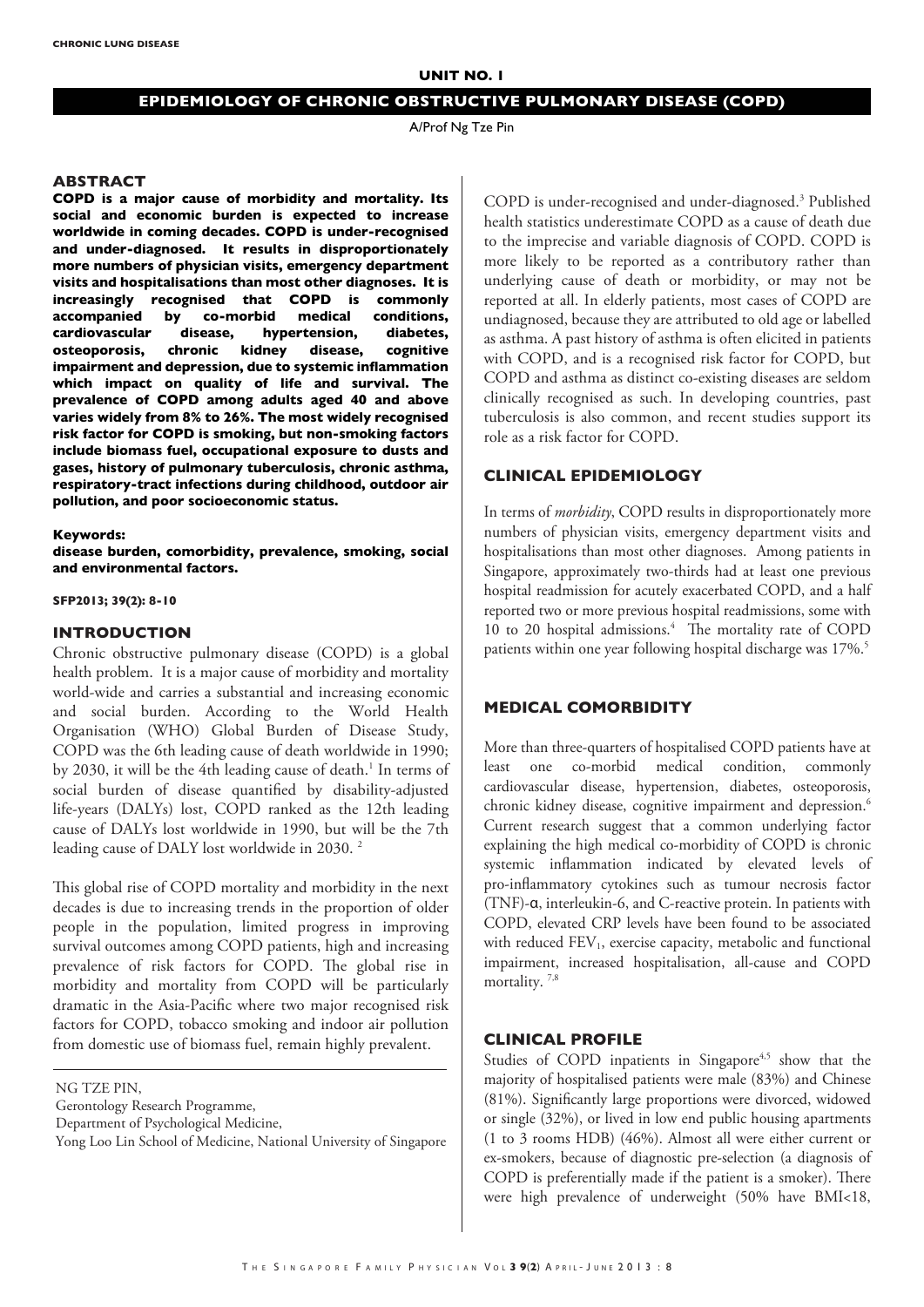reflecting muscle wasting/ sarcopenia), depression (45% had HAD score ≥8), and use of psychotropic drugs was particularly high among frequently readmitted patients (13%). Inadequate or poor caregiver support is common (35% reported no caregiver support at all, and only 38% subjects reported fair to good care giver support).

Uptake of pulmonary rehabilitation was low at 13%. The large majority (88%) did not receive influenza or pneumococcal vaccination in the past one year. Male sex, longer disease duration (>5 years), poor pulmonary function ( $FEV<sub>1</sub> < 50\%$ predicted) and use of psychotropic drugs were associated with frequent readmissions for AECOPD. Among hospitalised AECOPD patients who were followed up for one year after discharge, the presence of prior depressive symptoms identified during the index hospitalisation was shown to be associated with two times increased rate of mortality, more early and frequent readmissions, failed smoking cessation, worse symptom burden, poorer functional status and quality of life.<sup>5</sup>

# **POPULATION PREVALENCE AND RISK FACTORS**

Increasing numbers of population studies worldwide in recent years have estimated the prevalence of COPD using standard diagnostic criteria recommended by Global Initiative for Chronic Obstructive Lung Disease (GOLD)<sup>3</sup> based on post-bronchodilatation spirometry (FEV<sub>1</sub>/FVC<0.70). These show considerably high rates of COPD more than were traditionally reported based on physician diagnosis  $(<6\%)$ . The

Burden of Obstructive Lung Disease (BOLD) studies<sup>9</sup> showed COPD (FEV<sub>1</sub><0.70) among adults aged 40 and over varied widely among 12 countries from 11.4% to 26.1%.

The Latin American Project for the Investigation of Obstructive Lung Disease (PLATINO)<sup>10</sup> reported COPD prevalence among 5 Latin American cities to vary from 7.8% to 19.7%. Higher prevalence among men than women was reported in some studies, but no gender differences were observed in European countries.

Although the higher prevalence of COPD among smokers than non-smokers is well established by these studies, it is important to note that about 3 to 10% of non-smokers also have COPD, indicating that non-smoking risk factors are also important.<sup>11</sup> An estimated 25% to 45% of individuals with COPD have never smoked. Non-smoker risk factors include biomass fuel, occupational exposure to dusts and gases, history of pulmonary tuberculosis, chronic asthma, respiratory-tract infections during childhood, outdoor air pollution, and poor socioeconomic status.

Data from the Singapore Longitudinal Ageing Studies show similar prevalence and pattern of risk factors.<sup>12</sup> (Table 1) Of note, the prevalence of COPD was no higher in women than men, although hospital cases tend to comprise more men than women; greater prevalence with increasing age; considerably higher prevalence among current smokers, but note that 24% of non-smokers also show COPD; occupational exposure and history of asthma are non-smoking risk factors.

|  |  |  |  |  | TABLE 1. PREVALENCE OF COPD (FEV <sub>1</sub> /FVC <0.70) AMONG 2479 CHINESE PARTICIPANTS |  |  |
|--|--|--|--|--|-------------------------------------------------------------------------------------------|--|--|
|  |  |  |  |  | AGED 55 AND ABOVE IN THE SINGAPORE LONGITUDINAL AGEING STUDIES.                           |  |  |
|  |  |  |  |  |                                                                                           |  |  |

| Demographic characteristics                            |     | COPD % | P value |
|--------------------------------------------------------|-----|--------|---------|
| Overall                                                |     | 26.0   |         |
| Male                                                   |     | 26.1   |         |
| Female                                                 |     | 25.9   | 0.89    |
| Age: 55-64                                             |     | 20.9   |         |
| $65 - 74$                                              |     | 29.6   |         |
| $75+$                                                  |     | 34.8   | < 0.001 |
| 1-3 Room public housing                                |     | 34.4   |         |
| 4-5 Room public housing                                |     | 25.4   |         |
| Private and Landed housing                             |     | 18.6   | < 0.001 |
| Never Smoker                                           |     | 24.3   |         |
| Past Smoker                                            |     | 26.3   |         |
| <b>Current Smoker</b>                                  |     | 47.1   | < 0.001 |
| Past occupational exposure to dust, fumes or gases: No |     | 25.4   |         |
|                                                        | Yes | 37.7   | 0.002   |
| History of asthma: No                                  |     | 25.1   |         |
| Yes                                                    |     | 52.6   | < 0.001 |